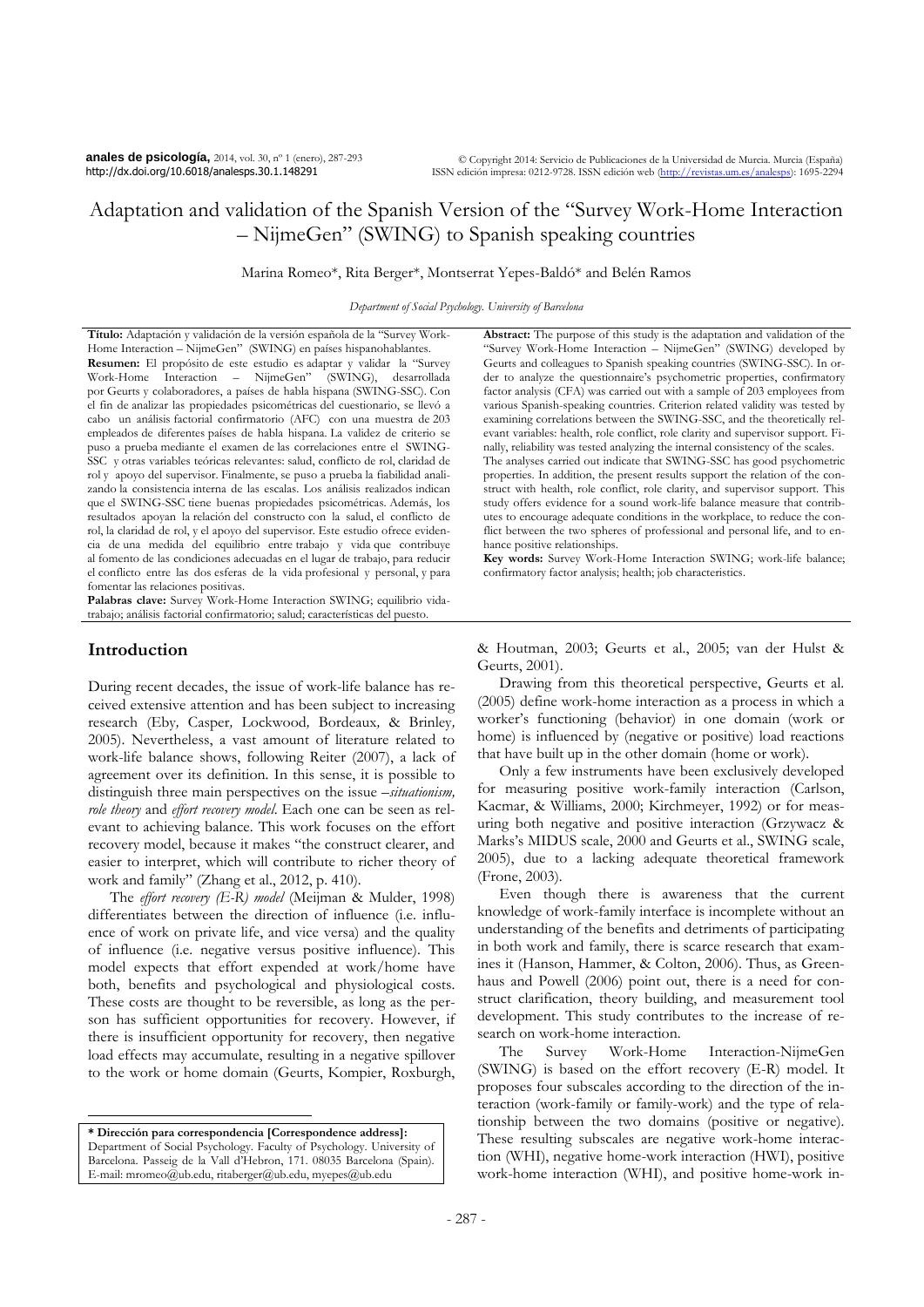teraction (HWI). The scale has been validated in several European countries like France (Lourel, Gana, & Wawrzyniak, 2005) and Spain (Moreno-Jimenez, Sanz-Vergel, Rodríguez-Muñoz, & Geurts, 2009) showing good psychometric properties and confirming a four-dimensional model.

The current research consists of an adaptation of the "Survey Work-Home Interaction-NijmeGen" (SWING) originally developed by Geurts and colleagues (2005) into a version for Spanish Speaking Countries (SWING-SSC) and its validation. The objective is twofold: on one hand, to prove the validity of the construct; on the other hand, to prove the internal consistency of the scale. Therefore, its factorial structure evidence is based on two sources: the confirmation of the factorial structure of the work-life balance concept of the SWING-SSC applying confirmatory factor analysis (CFA) and, based on results of recent studies (Greenhaus & Allen, 2011) on the test of the criterion validity using theoretically important external variables (health, role conflict, role clarity and supervisor support). We expect strong associations between negative WHI/ negative HWI with decreased levels of health (Hanson et al., 2006; van Steenbergen & Ellemers, 2009), positive relation between supervisor support and positive WHI (McCarthy, Darcy, & Grady, 2010; Taylor, Del Campo, & Blancero, 2009). We expect positive relation between role conflict and negative WHI (Bacharach, Bamberger, & Conley, 1991; Carlson & Kacmar, 2000; Greenhaus & Beutell, 1985; Katz & Kahn, 1978; Rau & Hyland, 2002), and positive relation between role clarity and positive WHI (Kahn, Wolfe, Quinn, Snoek & Rosenthal, 1964; Lang, Thomas, Bliese, & Adler, 2007; Matsui, Ohsawa, & Onglatco, 1995; Rothbard, 2001; Rothbard & Dumas, 2006; Rothbard & Edwards, 2003). Reliability was tested analyzing the internal consistency of the scales by using Cronbach"s α.

## **Method**

The objective of this study was to analyze the psychometric properties (construct validity, criterion validity and internal consistency) of the SWING-SSC version. A confirmatory factor analysis was conducted in order to validate the structure of the set of the SWING-SSC, criterion related validity was tested examining by correlations between the SWING-SSC and health, role conflict, role clarity, and supervisor support and Cronbach"s α was used to analyze internal consistency.

# **Participants**

The sample is composed of 203 employees whose mother tongue is Spanish, drawn from various organizations located in numerous Spanish-speaking countries on the American Continent. It is made up of 116 women (57.4%) and 86 men (42.6%), with a mean age of 32.19 years (*SD* = 12.27). The nationalities of the participants include Argentinean (57.9%), Peruvian (17.8%), Venezuelan (5.4%), American (5.4%), Colombian (4.5%), Mexican (3.5%), Ecuadorian (2.0%), Paraguayan (1.5%), Bolivian (0.5%), Panamanian (0.5%), Brazilian,  $(0.5\%)$ , and Nicaraguan  $(0.5\%)$ . Of the participants from this sample, 23.3% live alone, 37.1% live with a partner, 39.6% live with their parents and 28.7% have children. Regarding their education level, 17.3% have high school education and 82.2% have college or higher education. As to the participants' employment 23.3% are in the commercial sector, 4.7% in the industrial sector, 14.5% in services, 12.4% in education, 13.5% in administration, and 26.4% not do specify any professional sector.

#### **Instruments**

To measure work-home interaction the Spanish speaking countries version of the SWING was used (SWING-SSC). On this scale, the participants should indicate how often they experienced positive and negative interactions between work and home, according to a Likert type scale with scores ranging from 1 (*strongly disagree*) and 5 (*strongly agree*). The SWING-SSC contains 27 items, 9 items for the Negative WHI (e.g. "Your work obligations make it difficult for you to feel relaxed at home") and 6 items for each of the three other dimensions: Negative HWI (e.g. "Problems with your spouse/family/friends affect your job performance"), Positive WHI (e.g. "You are better able to interact with your spouse/family/friends as a result of the things you have learned at work") and Positive HWI (e.g. "You manage your time at work more efficiently because at home you have to do that as well").

The original instrument has been theoretically developed and validated by Geurts et al. (2005). The authors show for the SWING good overall internal consistency (Cronbach's α = .80) and good fit to four-dimensional structure ( $\gamma^2$  = 600.7; *df* = 203, *NNFI* = .91, *RMSEA* = .06, *CFI* = .92). For each dimension, Cronbach's  $\alpha$  is: Negative WHI = .84, Negative HWI = .75, Positive WHI = .75, Positive HWI = .81) (Geurts et al*.,* 2005). Recently, the scale has been validated in several European countries like France (Lourel et al., 2005), Spain (Moreno-Jimenez et al., 2009) and Poland (Mościcka-Teske & Merecz, 2012) also showing good psychometric properties and adjustment (Cronbach's  $\alpha = .83$ and *GFI* = .98, *AGFI* = .98, *NFI* = .97, *RMR* = .03 for the Spanish version; Cronbach's  $\alpha$  = .80 and *CFI* = .90, *RMSEA* = .048, for the French version; Cronbach's  $\alpha$  = .79 and *CFI* = .92, *RMSEA* = .06, *NNFI* = .91, for the Polish version).

In order to measure health, the short version of the General Health Questionnaire (GHQ-12) (Goldberg, 1972) in its Spanish version (Lobo & Muñoz, 1996) was used. Participants indicate how often they experienced symptoms that reflect psychological tension according to a Likert type scale with scores ranging from 1 (*more than usual*) to 5 (*much less than usual*). This scale was reliable in Hughes and Parkes' (2007) investigation with Cronbach"s α coefficient of .90. The GHQ-12 scale has two dimensions: social dysfunction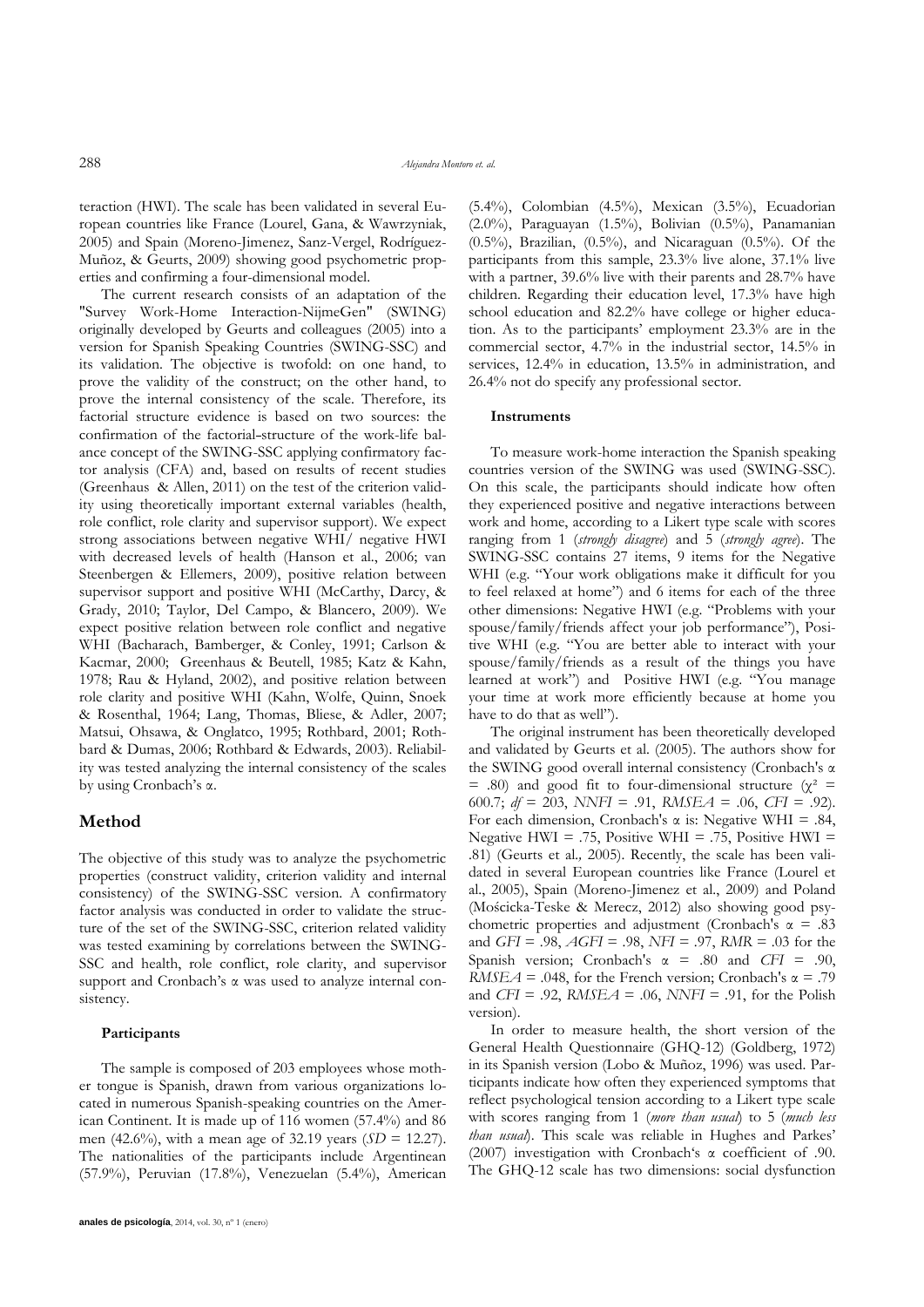and anxiety/depression. The social dysfunction dimension is assessed by six items to evaluate the extent to which a person feels they have been able to cope properly with daily activities. Some examples of the questions are "have you been able to successfully tackle your problems?" and "were you able to concentrate well on what you did?". The anxiety/depression dimension is assessed by six items to evaluate the degree to which the individual has felt anxious and depressed in recent weeks. Some examples of the questions are "have your concerns made you lose much sleep?" and "have you felt unhappy and depressed?".

Role conflict and role clarity were analyzed using the scales developed by Quijano, Navarro, Yepes, Berger, and Romeo (2008) which show good psychometric properties. The role conflict scale measures the incompatibility of requirements and expectations from the role, where compatibility is judged based on a set of conditions that impact role performance. This dimension is assessed by three items (e.g. "Sometimes I find myself in situations where my bosses require me to do contradictory behaviors"). The role clarity dimension measures the degree to which the individual has experiences of a clear definition of their role expectations, and the requirements/methods to complete their job tasks. This dimension is assessed by three items (e. g. "I clearly know what is expected of me in my current job". Role conflict and role clarity scale ranging from 1 (*strongly disagree*) to 5 (*strongly agree*), and reliability with Cronbach"s α coefficient was .75, for the role conflict and .80 for the role clarity scale (Romeo, Yepes, & Berger, 2010).

To measure the supervisors" characteristics, the Spanish Human System Audit Transformational Leadership Questionnaire (HSA-TFL) Short-scale was used. This scale has good psychometric properties (Berger, Yepes, & Quijano, 2007; Berger, Romeo, Yepes, & Guardia, 2012) with Cronbach"s α coefficient of .95. The HSA-TFL Short-scale is a one-dimensional scale for screening based on Bass" (1985) four theoretical dimensions with eight items, two for each theoretical dimension: individualized consideration, intellectual stimulation, inspirational motivation, and idealized influence. Items of individualized consideration measure the degree to which the supervisor attends and listens to their subordinates' concerns and needs (e.g. "My supervisor worries about training those who need it"). Items of intellectual stimulation measure the degree to which the supervisor challenges assumptions, takes risks, and solicits subordinates' ideas (e.g. "My supervisor makes me solve problems based on reasoning and evidence"). Items of inspirational motivation measure the degree to which the supervisor articulates a vision that is appealing and inspiring to subordinates (e.g. "My supervisor presents things in an approach that encourages me"). Items of idealized influence measure the degree to which the supervisor provides a role model for high ethical behavior, instills pride, and gains respect and trust (e.g. "I am confident in my supervisor's ability to overcome any obstacle"). Items were scored on a 5-point Likert-type scale ranging from: 1 = *I strongly disagree* to 5 = *I strongly agree*.

### **Procedure**

The SWING scale was translated following the guidelines provided by the International Test Commission (ITC, 2010). The first phase of the process consisted on the translation of the scale into Spanish by a team of investigators who were experts in the field. It is important to note that, considering the linguistic differences among different Spanish speaking populations, a standard Spanish was used, that is, the lowest common denominator of all varieties of Spanish. We have paid special attention to issues such as cultural nuances, colloquial phrases, idiomatic expressions, and cultural differences in the interpretation of many terms. The assessment of the experts ensures terminological accuracy.

Then, a discussion group made up of three experts was conducted. They discussed the formulation of each of the items translated and reformulated some of them according to the agreed criteria, looking for the conceptual equivalence of concepts and concerns in the different Spanish speaking countries. Lastly, following the recommendations of the literature (e.g. Wutke & Dennis, 2007), a back translation was conducted. The differences that were found between the original and the translated version were solved by means of discussion, reaching an agreed final version.

The questionnaires were administered with the help of an internal manager at the organizations after obtaining their consent. After an information session held by a member of the research team, the questionnaires were given online to related specific units of the organizations and completed anonymously by volunteers who did not receive any compensation for their participation.

#### **Data Analysis**

Confirmatory Factor Analysis (*CFA*) through Structural Equation Modeling (*SEM*) was performed using Lisrel 8.8 (Jöreskog & Sörbom, 1996). The Satorra-Bentler Scaled Chisquare (*SBS* χ²) was chosen as estimator procedure due to non-normal distribution of the variables and the small sample size (Curran, West, & Finch, 1996). In order to verify the fit of the proposed model, the goodness of fit was evaluated through the following indicators of adjustment: Chi-square  $(χ<sup>2</sup>)$  value, as well as the Root Mean Square Error of Approximation (*RMSEA*), the Normed Fit Index (*NFI*), the Non-Normed Fit Index (*NNFI*), the Comparative Fit Index (*CFI*), the Standardized Root Mean Square Residual (*SRMR*), and the Adjusted Goodness of Fit Index (*AGFI*).

Criterion validity was measured by analyzing the existing correlation between the four dimensions of the SWING-SSC scale with other theoretically related constructs such as health, role clarity, role conflict and supervisor support. Cronbach"s α was used to analyze internal consistency.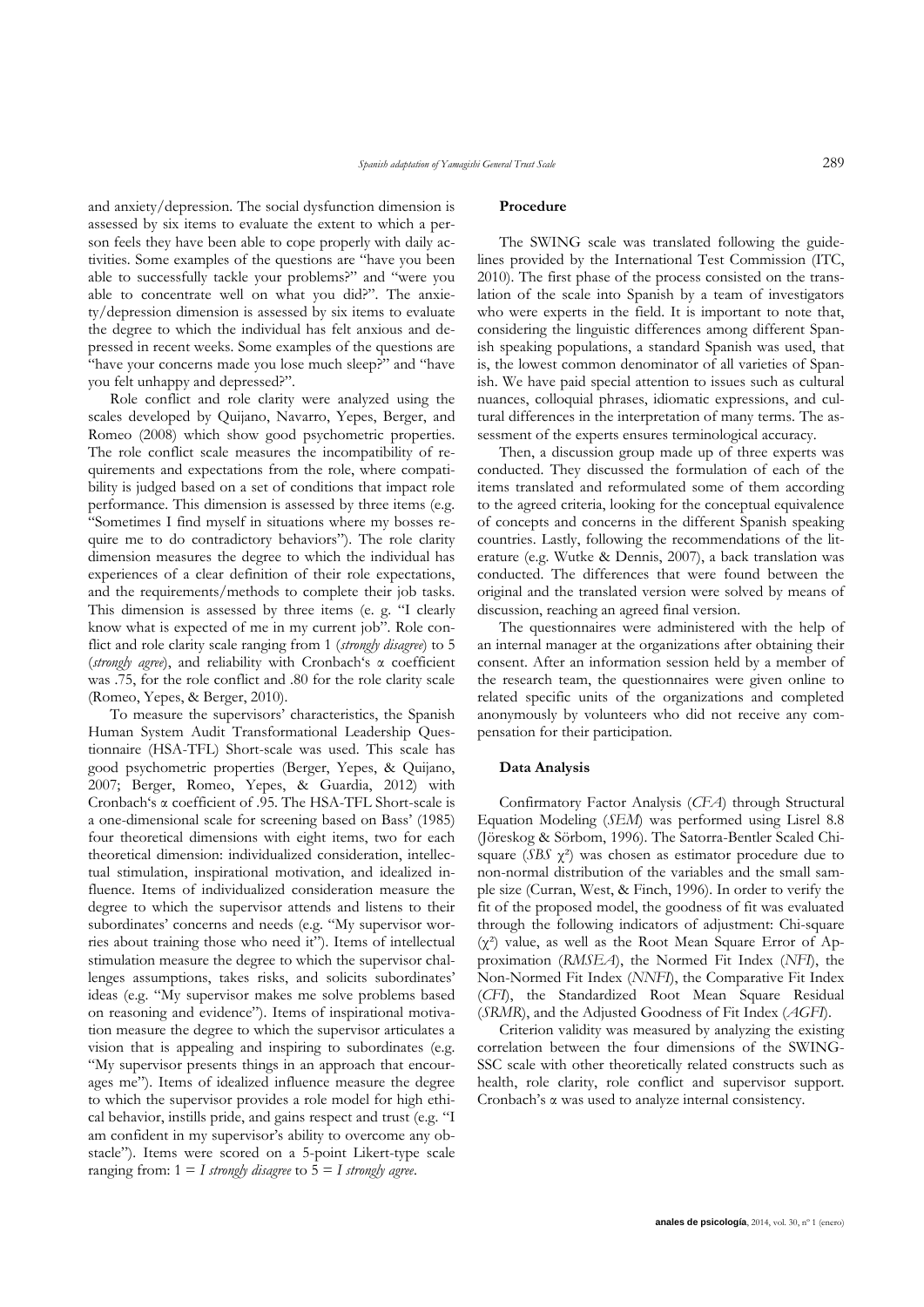## **Results**

# **Descriptive Statistics**

The descriptive statistics of the SWING-SSC questionnaire can be observed on Table 1. The highest means correspond to the positive interaction subscales. Specifically, the item 23, which belongs to the subscale Positive HWI, has the highest value ( $M = 3.87$ ). The negative interaction subscales have the lowest mean values, being the item 10 the one with the lowest value ( $M = 1.90$ ). The variables in the negative interaction have a positive skewness and the variables in the positive interaction have a negative skewness.

**Table 1.** Descriptive Statistics of the SWING-SSC

| Items   | М    | SD   | Skewness | Kurtosis    |
|---------|------|------|----------|-------------|
| Item 1  | 2.41 | 1.07 | 0.56     | $-0.36$     |
| Item 2  | 2.21 | 1.16 | 0.62     | $\sim 0.75$ |
| Item 3  | 2.33 | 1.11 | 0.37     | $-0.99$     |
| Item 4  | 2.61 | 1.24 | 0.23     | $-1.18$     |
| Item 5  | 2.61 | 1.17 | 0.27     | $-0.92$     |
| Item 6  | 2.45 | 1.13 | 0.40     | $-0.82$     |
| Item 7  | 2.46 | 1.15 | 0.48     | $-0.73$     |
| Item 8  | 2.41 | 1.04 | 0.38     | $-0.65$     |
| Item 9  | 2.77 | 1.21 | 0.16     | $-1.02$     |
| Item 10 | 1.90 | 0.85 | 0.76     | 0.02        |
| Item 11 | 2.06 | 0.97 | 0.74     | $-0.14$     |
| Item 12 | 2.08 | 0.92 | 0.59     | $-0.41$     |
| Item 13 | 2.35 | 1.09 | 0.50     | $-0.74$     |
| Item 14 | 1.98 | 0.91 | 0.80     | 0.19        |
| Item 15 | 2.03 | 1.04 | 1.01     | 0.45        |
| Item 16 | 3.74 | 0.95 | $-0.65$  | 0.17        |
| Item 17 | 3.63 | 1.03 | $-0.70$  | 0.16        |
| Item 18 | 3.03 | 1.04 | $-0.06$  | $-0.30$     |
| Item 19 | 3.03 | 1.00 | $-0.13$  | $-0.23$     |
| Item 20 | 3.25 | 1.06 | $-0.21$  | $-0.62$     |
| Item 21 | 2.92 | 1.00 | $-0.15$  | $-0.60$     |
| Item 22 | 3.75 | 0.98 | $-0.94$  | 0.75        |
| Item 23 | 3.87 | 0.96 | $-1.14$  | 1.47        |
| Item 24 | 2.94 | 1.01 | $-0.04$  | $-0.39$     |
| Item 25 | 2.96 | 1.02 | $-0.02$  | $-0.22$     |
| Item 26 | 3.06 | 1.05 | $-0.08$  | $-0.51$     |
| Item 27 | 3.53 | 0.98 | $-0.57$  | $-0.20$     |

### **Confirmatory Factor Analysis**

The general results of Confirmatory Factor Analysis

show an acceptable goodness of fit to the theoretical model according to the Path Diagram of Figure 1. More than three indicators measure all latent factors, cross-loadings do not exist and latent factors are correlated. According to Geurts et al. (2005), a rule of thumb is that items should have a loading of at least .35 on the presumed factor in order to be retained in a fitted model. In this case, results reveal that all standardized factor loadings are moderate to high (> .45). In that sense, it is possible to say that all these indicators prove that the model meets the conditions for identification.



Figure 1. Path Diagram with Standardized Weights and Measurement Errors of Each Item

Table 2 shows the general results of this model. Although the chi-square goodness-of-fit test could have been employed it was decided, given that type I error increases with sample size, to use other indicators such as the root mean squares residual (*RMR*), root mean square error of approximation (*RMSEA*), goodness-of-fit index (*GFI*), adjusted goodness-of-fit index (*AGFI*) and the comparative fit index (*CFI*). Results show that the model adequately represents the observed data.

| Table<br><sup>r</sup> Factor Analysis<br>Confirmatory<br>$\epsilon$ coodness $\epsilon$<br>. Fit Statistics<br>ΩŤ<br>≼ ∩† |                             |                   |       |                |        |           |      |      |
|---------------------------------------------------------------------------------------------------------------------------|-----------------------------|-------------------|-------|----------------|--------|-----------|------|------|
| $\sim$<br>dt                                                                                                              | ∩רי<br>$\sim$ $\sim$<br>ں س | $\sim$<br><br>'u⊾ |       | TTTT           | ↖<br>. | ^F<br>u i | SRMR |      |
| 318                                                                                                                       | $\Delta$                    | 1,68              | .0658 | . <i>. .</i> . | .966   | .969      | .087 | .604 |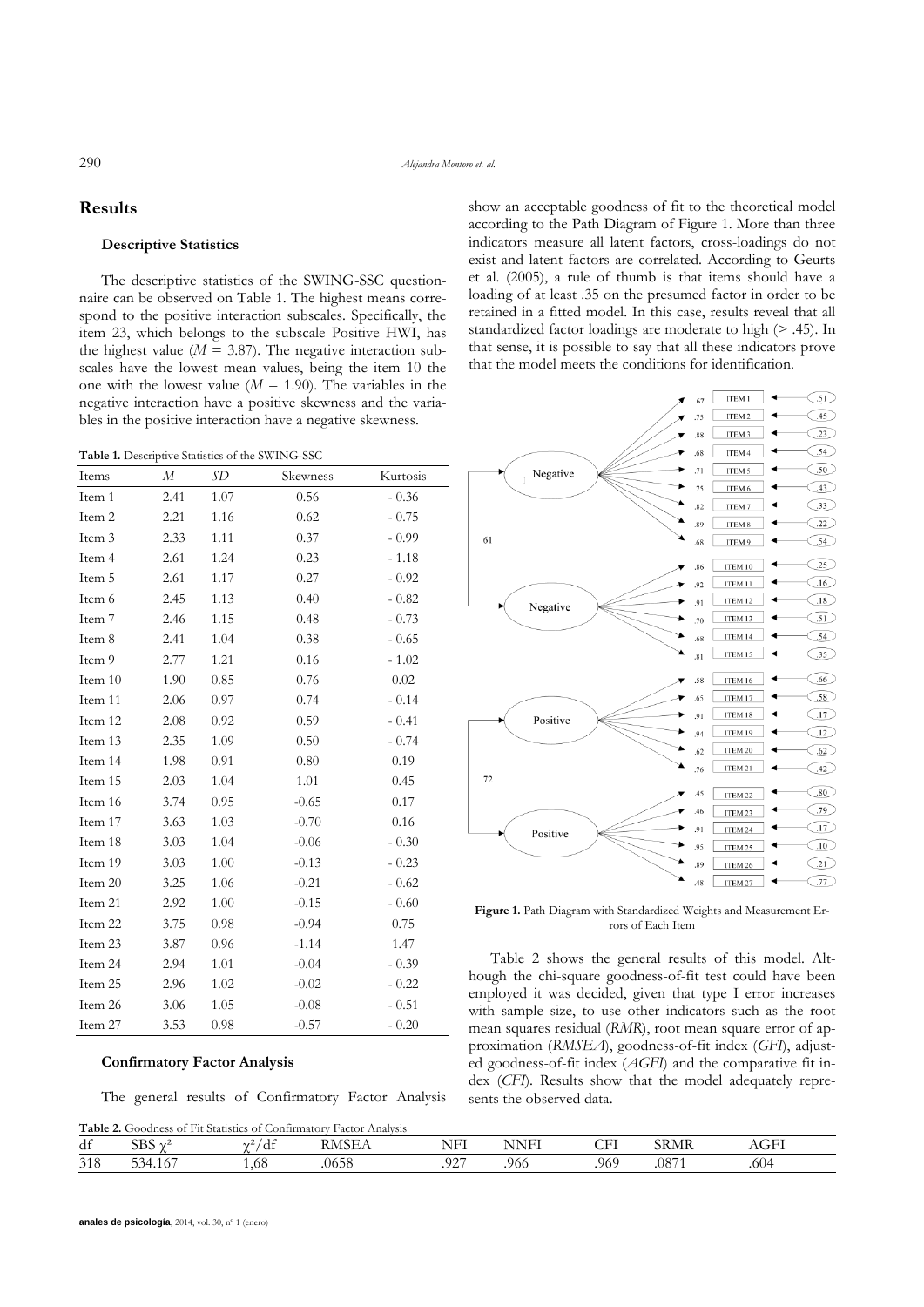#### **Criterion Validity**

### **Reliability**

The correlation analysis indicates as expected, and as shown in Table 3, that the two types of negative interaction are negatively correlated with health. Regarding the relationship between work-home interaction and job characteristics, Negative WHI and HWI positively correlates with role conflict. Role clarity correlates positively with Positive WHI and negatively with Negative WHI. Finally Positive WHI and HWI were positively correlated with supervisor support.

Moreover, the results showed significant correlations between the components of negative interaction on the one hand  $(r = .49, p < .01)$ , and the components of positive interaction on the other hand ( $r = .68$ ,  $p \le .01$ ). However, the two types of negative interaction showed no correlation with the positive interactions.

The reliability of the questionnaires was examined through Cronbach"s α Index. The general Cronbach"s α for the total SWING-SSC questionnaire was .84. As it is shown in Table 3, the obtained values for each dimension range from .85 to .90. The internal consistency obtained of the theoretically relevant variables are also strong. The General Health Questionnaire (GHQ) has an α of .85, the Role Conflict and Role Clarity scales have an α of .85 and .86 respectively, and the Spanish Human System Audit Transformational Leadership Questionnaire (HSA-TFL) has an α of .94. According to the usual criteria, these coefficients of reliability are indicative of the internal consistency of the responses across the set of items (Schumacker & Lomax 2004; Muñiz 1992).

**Table 3.** Means, Standard Deviations, Correlations, and Reliabilities of the Studied Variables.

| <b>Table 3.</b> Means, Standard Deviations, Correlations, and Reliabilities of the Studied Variables.                                                                                                                                                                                                                              |        |                   |          |          |         |         |          |          |         |       |
|------------------------------------------------------------------------------------------------------------------------------------------------------------------------------------------------------------------------------------------------------------------------------------------------------------------------------------|--------|-------------------|----------|----------|---------|---------|----------|----------|---------|-------|
| Variables                                                                                                                                                                                                                                                                                                                          | М      | <b>SD</b>         |          |          |         |         |          |          |         |       |
| Negative WHI                                                                                                                                                                                                                                                                                                                       | 2.47   | 0.85              | .90)     |          |         |         |          |          |         |       |
| Negative HWI                                                                                                                                                                                                                                                                                                                       | 2.07   | 0.76              | .495*    | (.88)    |         |         |          |          |         |       |
| Positive WHI                                                                                                                                                                                                                                                                                                                       | 3.27   | 0.78              | $-.004$  | .162     | (.87)   |         |          |          |         |       |
| Positive HWI                                                                                                                                                                                                                                                                                                                       | 3.35   | 0.75              | .084     | .159     | $.684*$ | (.85)   |          |          |         |       |
| Health                                                                                                                                                                                                                                                                                                                             | 1.93   | 0.47              | $-423*$  | $-.372*$ | .070    | $-.01$  | (.85)    |          |         |       |
| Role Clarity                                                                                                                                                                                                                                                                                                                       | 2.54   | 0.99              | $-.259*$ | $-126$   | $.265*$ | .128    | $-.219*$ | (.85)    |         |       |
| Role Conflict                                                                                                                                                                                                                                                                                                                      | 3.77   | 1.08              | $.480*$  | .419*    | .043    | .121    | $.347*$  | $-.357*$ | (.86)   |       |
| Supervisor Support                                                                                                                                                                                                                                                                                                                 | 3.54   | 0.85              | $-.086$  | .067     | $.349*$ | $.267*$ | $-.188$  | $.406*$  | $-.322$ | (.94) |
| $\mathbf{v}$ $\mathbf{v}$ $\mathbf{v}$ $\mathbf{v}$ $\mathbf{v}$ $\mathbf{v}$ $\mathbf{v}$ $\mathbf{v}$ $\mathbf{v}$ $\mathbf{v}$ $\mathbf{v}$ $\mathbf{v}$ $\mathbf{v}$ $\mathbf{v}$ $\mathbf{v}$ $\mathbf{v}$ $\mathbf{v}$ $\mathbf{v}$ $\mathbf{v}$ $\mathbf{v}$ $\mathbf{v}$ $\mathbf{v}$ $\mathbf{v}$ $\mathbf{v}$ $\mathbf{$ | $\sim$ | $\cdots$ $\cdots$ |          |          |         |         |          |          |         |       |

*Note:* Internal Reliabilities are in Parentheses; \* *p* < .01

### **Discussion**

The purpose of the present research study was to validate the SWING-SSC questionnaire originally developed by Geurts et al. (2005). Evidence for validity of this version was provided based on the internal structure, through factorial validity, relations with other theoretically relevant variables, through criterion validity, and internal consistency. The analyses carried out indicate that the Spanish Speaking Countries version of the SWING has good psychometric properties.

The results of the *CFA* confirmed a four-factor structure as proposed in the original version from Geurts et al. (2005). These results are also in line with the French adaptation carried out by Lourel et al. (2005), the Spanish adaptation carried out by Moreno-Jimenez et al. (2009), and the Polish adaptation carried out by Mościcka-Teske and Merecz (2012). Specifically, the SWING-SSC"s four-factor model assumes that the components of negative and positive interactions are uncorrelated. The results are in line with previous research works that show that the components of the negative and positive interactions are independent (Bakker & Geurts, 2004; Gryzwacz & Marks, 2000). Thus, the conflict and facilitation of personal and professional life can be viewed as independent constructs rather than opposite sides of the same coin.

The SWING-SSC's four components resulted in having

significant correlations with different measures related to work and family and indicators of health, role conflict, role clarity and supervisor support. In this sense, following previous studies, such as Frone, Yardley, and Markel (1997), Schmidt, Colligan and Fitzgerald (1980), Parasurman and Simmers (2001), Stephens, Franks, and Atienza (1997) and van Steenbergen and Ellemers, (2009), it was hypothesized that negative WH and HW interaction would be negatively related to health and that positive WH and HW interaction would be positively related to health. In accordance with this study"s expectations and with previous research, the two negative SWING-SSC scales are negatively correlated with health. This finding suggests that employees who experience high levels of negative interaction between their work and home have lower levels of mental health, including social dysfunction, anxiety, and depression (McKee-Ryan, Song, Wanberg, & Kinicki, 2005). Notwithstanding the above findings, no significant relation was found between positive interaction and positive health outcomes.

Regarding the relationship of work-home interaction with job characteristics, previous research suggests that role conflict and role clarity are related to work-home interaction. In our study, role conflict has been proved to correlate with negative work-home interaction (Carlson & Kacmar, 2000; Katz & Kahn, 1978; Rau & Hyland, 2002). Additionally, our results confirm that role clarity correlates with positive interaction (Lang et al., 2007; Rothbard & Edwards, 2003).

Finally, our results confirm that high levels of supervisor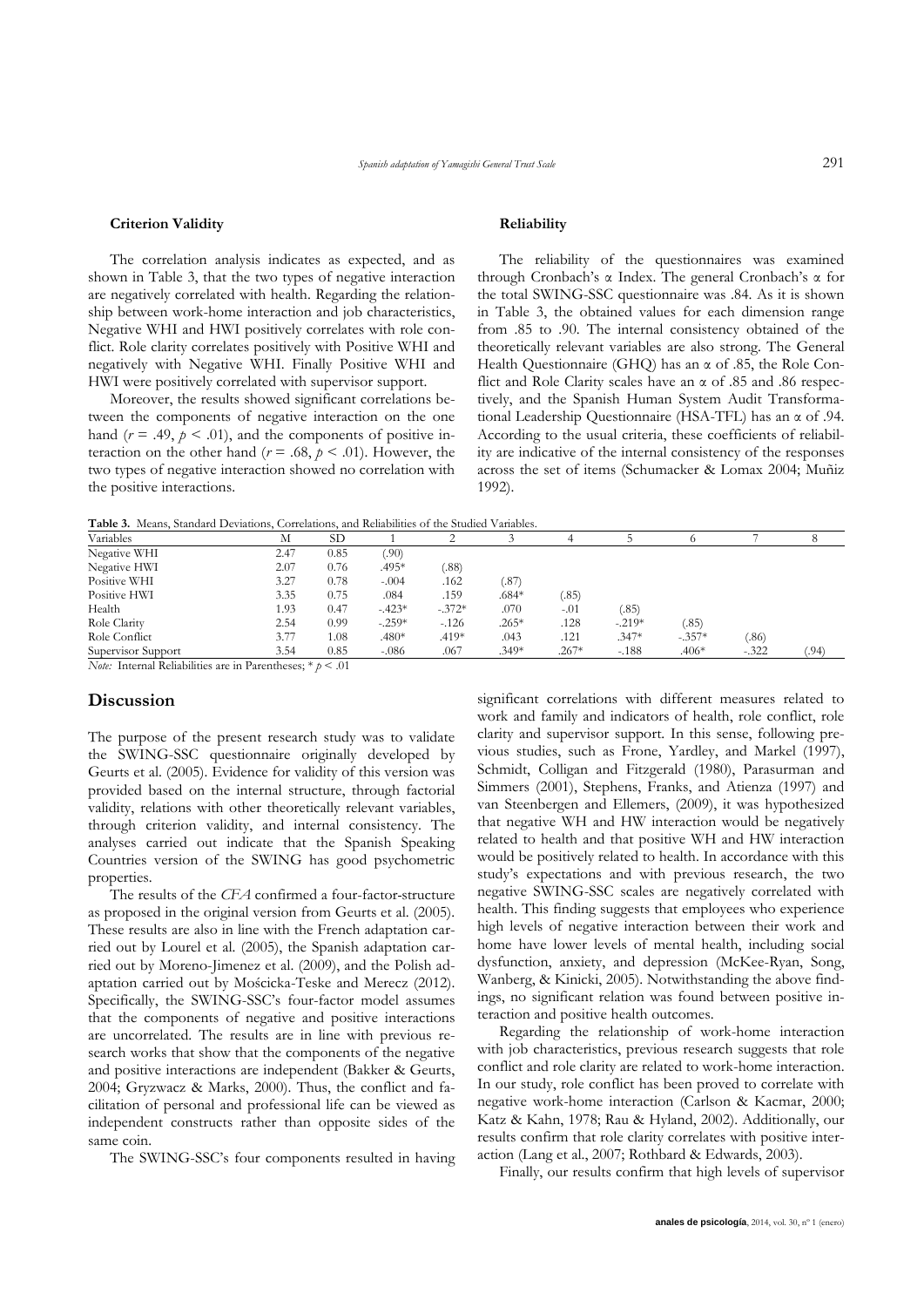support reported higher levels of positive work-home interaction (Beauregard & Henry, 2009; Grzywacz & Marks, 2000; Taylor et al., 2009; McCarthy et al., 2010).

In regard to the reliability of the scores of the Spanish Speaking version of the SWING, the scale has a very good internal consistency. The reliability scores are comparable to those of the original version and are located within the range observed in other investigations that have validated this instrument (Dikkers et al., 2007; Lourel et al., 2005; Moreno-Jimenez et al., 2009; Taris et al., 2006).

Summing up, the obtained results indicate that the adaptation of the SWING to the Spanish Speaking Countries (SWING-SSC) shows satisfactory psychometric properties, and thus, it can be considered a valid and reliable measure for the evaluation of the interaction between work and family. The SWING questionnaire is considered by Geurts et al. (2005) the first instrument on work-home interaction that was developed for and validated on samples drawn from a European country. In this research, the questionnaire has been validated in Latin American countries, as well.

### **Limitations and Future Research**

Despite the strengths mentioned above, one of the limitations of the study is related to data collection. Self-reports from workers were used to examine the participants' workhome interaction and its associations with external variables.

# **References**

- Bacharach, S. B., Bamberger, P., & Conley, S. (1991). Work-home conflict among nurses and engineers: Mediating the impact of role stress on burnout and satisfaction at work. *Journal of Organizational Behavior, 12*, 39-53.
- Bakker, A., & Geurts, S. (2004). Towards a dual-process model of workhome interference. *Work & Occupations*, 31, 345-366.
- Bass, B. M. (1985). *Leadership beyond expectations.* New York, NY: Free Press.
- Beauregard, T. A., & Henry, L. C. (2009). Making the link between work-life balance practices and organizational performance. *Human Resource Management Review, 19*, 9-22.
- Berger, R., Romeo, M., Yepes, M., & Guardia, J. (2012). Psychometric properties of the Spanish human system audit short scale of transformational leadership. *Spanish Journal of Psychology*, *15*, 367-376.
- Berger, R., Yepes, M., & Quijano, S. (2007, May). *Leadership and management dimensional structure*. Paper session presented at the 13th European Congress of Work and Organizational Psychology, Stockholm.
- Carlson, D. S., & Kacmar, K. M. (2000). Work–family conflict in the organization: Do life role values make a difference? *Journal of Management, 26*, 1031-1054.
- Carlson, D. S., Kacmar, K. M., & Williams, L. J. (2000). Construction and initial validation of a multidemensional measure of work-family conflict. *Journal of Vocational Behavior, 56*, 249-276.
- Curran, P. J., West, S. G, & Finch, J. F. (1996). The robustness of test statistics to nonnormality and specification error in confirmatory factor analysis. *Psychological Methods, 1*, 16-29.
- Dikkers, J., Geurts, S., Kompier, M., Taris, T., Houtman, I., & van den Heuvel, F. (2007). Does workload cause work-home interference or is it the other way around? *Stress and Health: Journal of the International Society for the Investigation of Stress, 23*, 303-314.
- Eby, L. T., Casper, W. J., Lockwood, A., Bordeaux, C., & Brinley, A. (2005). Work and family research in IO/OB: Content analysis and review of the literature (1980–2002). *Journal of Vocational Behavior, 66*, 124-197.

Future research should complement self-reports with other sources of information, such as interviews with the worker, family members, supervisors, and physiological indicators of health, in order to minimize common method bias (Podsakoff, MacKenzie, Lee, & Podsakoff, 2003).

Another limitation is related to the cross-sectional and correlational nature of the data, making it difficult to be able to establish causal relationships with presumed antecedents and consequences. For future research we consider important, on the one hand, to examine the relationship between professional and personal life in a longitudinal design where all the related variables are measured at various points in time and, on the other hand, to extend the number of external variables, including the different types of interaction, such as family satisfaction, employee performance, and other indicators of health and well-being.

In general terms, this study contributes to promote the right conditions in the workplace. Identifying the level of conflict that is being experienced by employees can be useful for an organization to introduce policies and arrangements that help workers to manage work and family responsibilities in a more successful manner. Mauno, Kinnunen, and Ruokolainen (2006) showed that a supportive WH culture is related to positive work outcomes, such as higher job satisfaction and commitment and lower levels of physical complaints, thus underlining the importance of WH culture for worker well-being.

- Frone, M. R., Yardley, J. K., & Markel, K. S. (1997). Developing and testing an integrative model of the work-family interface*. Journal of Vocational Behavior, 50*, 145-167
- Frone, M. R. (2003). Work–family balance. In J. C. Quick & L. E. Tetrick (Eds.), *Handbook of occupational health psychology* (pp. 143-162). Washington, DC: American Psychological Association.
- Geurts, S. A. E., Kompier, M., A. J., Roxburgh, S., & Houtman, I. L. D. (2003). Does work mediate the relationship between workload and wellbeing? *Journal of Vocational Behavior, 63*, 532-559.
- Geurts, S. A. E., Toon, T. W., Kompier, M. A. J., Dikkers, J. S. E., Van Hooff, M. L. M., & Kinnunen, U. M. (2005). Work-home interaction from a work psychological perspective: Development and validation of a new questionnaire, the SWING. *Work & Stress*, *19*, 319-339.
- Goldberg, D. P. (1972). *The detection of psychiatric illness by questionnaire*. London: Oxford University Press.
- Greenhaus, J., & Allen, T. (2011). Work-Family Balance: A Review and Extension of the Literature. In J. C. Quick & L. E. Tetrick (Eds), *Handbook of Occupational Health Psychology (2nd. Ed.)* (pp. 165-183). Washington, DC: American Psychological Association.
- Greenhaus, J. H., & Beutell, N. J. (1985). Sources of Conflict between Work and Family Roles. *Academy of Management Review*, *10*, 76-88.
- Greenhaus, J. H., & Powell, G. N. (2006). When work and family are allies: A theory of work-family enrichment. *Academy of Management Review, 31*, 72-92.
- Grzywacz, J. G., & Marks, N. F. (2000). Reconceptualizing the work-family interface: An ecological perspective on the correlates of positive and negative spillover between work and family. *Journal of Occupational Health Psychology, 5*, 111-126.
- Hanson, G. C., Hammer, L. B., & Colton, C. L. (2006). Development and validation of a multidimensional scale of perceived work–family positive spillover. *Journal of Occupational Health Psychology, 11*, 249–265.